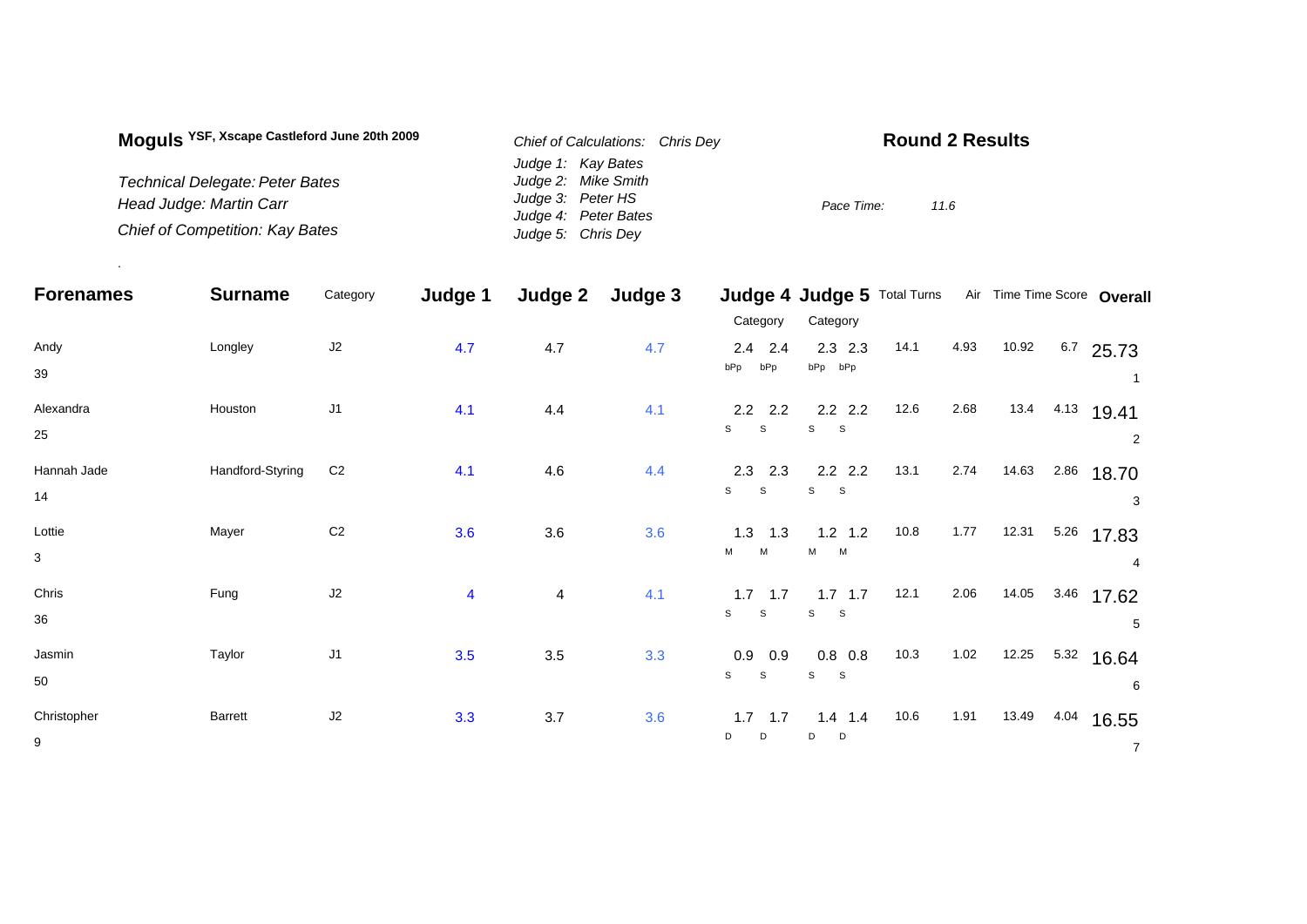| <b>Forenames</b>         | <b>Surname</b> | Category       | Judge 1      | Judge 2 | Judge 3 | Category                              | Category                              |      |      | Judge 4 Judge 5 Total Turns Air Time Time Score Overall |                   |
|--------------------------|----------------|----------------|--------------|---------|---------|---------------------------------------|---------------------------------------|------|------|---------------------------------------------------------|-------------------|
| Victoria<br>$\mathbf{1}$ | Bell           | J1             | 3.1          | $3.4$   | 3.2     | $1.2$ 1.2<br>S<br>${\tt S}$           | $1.1$ $1.1$<br>${\tt S}$<br>S.        | 9.69 | 1.4  | 12.59 4.97 16.06                                        | 8                 |
| David<br>38              | Freeman        | J1             | 3.1          | 3.1     | 3.1     | $1.1$ $1.1$<br>S<br>S                 | $1 \quad 1$<br>S<br>$\mathbf{s}$      | 9.3  | 1.28 | 12.14                                                   | 5.44 16.02<br>9   |
| Samuel<br>26             | Houston        | C <sub>2</sub> | 3.5          | 3.7     | 3.7     | $1.1 \quad 1.1$<br>S<br>$\mathsf{s}$  | $0.9$ 0.9<br>S<br>S                   | 10.9 | 1.21 | 14.3                                                    | $3.2$ 15.31<br>10 |
| Sean<br>10               | <b>Barrett</b> | J2             | 2.9          | $3.2\,$ | 3       | $1.4$ 1.4<br>S<br>$\mathsf{s}$        | $1.3$ 1.3<br>S<br>S                   | 9.1  | 1.64 | 13.21<br>4.33                                           | 15.07<br>11       |
| Mark<br>30               | Stitch         | C <sub>2</sub> | 2.9          | 3.1     | 3       | $0.8\quad 0.8$<br>S<br>${\tt S}$      | $1 \quad 1$<br>$\mathbb S$<br>S.      | 9    | 1.08 | 12.75   4.81                                            | 14.89<br>12       |
| William<br>41            | Nimick         | C <sub>1</sub> | $\mathbf{3}$ | 3.3     | 3.1     | $1.6$ 1.6<br>S<br>$\mathsf S$         | $1.5$ 1.5<br>S<br>$\mathsf S$         | 9.4  | 1.88 | 14.9 2.58                                               | 13.86<br>13       |
| Steven<br>34             | Helliwell      | J1             | 2.8          | 3.1     | 3.1     | $0.6\quad 0.6$<br>S<br>$\mathbb S$    | $0.5$ 0.5<br>S<br>S                   | 9    | 0.66 | 13.4 4.13 13.79                                         | 14                |
| Henry<br>29              | Carr           | $\sf J2$       | 3.1          | $2.7\,$ | 2.8     | $0.6$ 0.6<br>${\tt S}$<br>$\mathbb S$ | $0.5$ 0.5<br>${\tt S}$<br>$\mathbf S$ | 8.6  | 0.66 | 13.87<br>3.65                                           | 12.91<br>15       |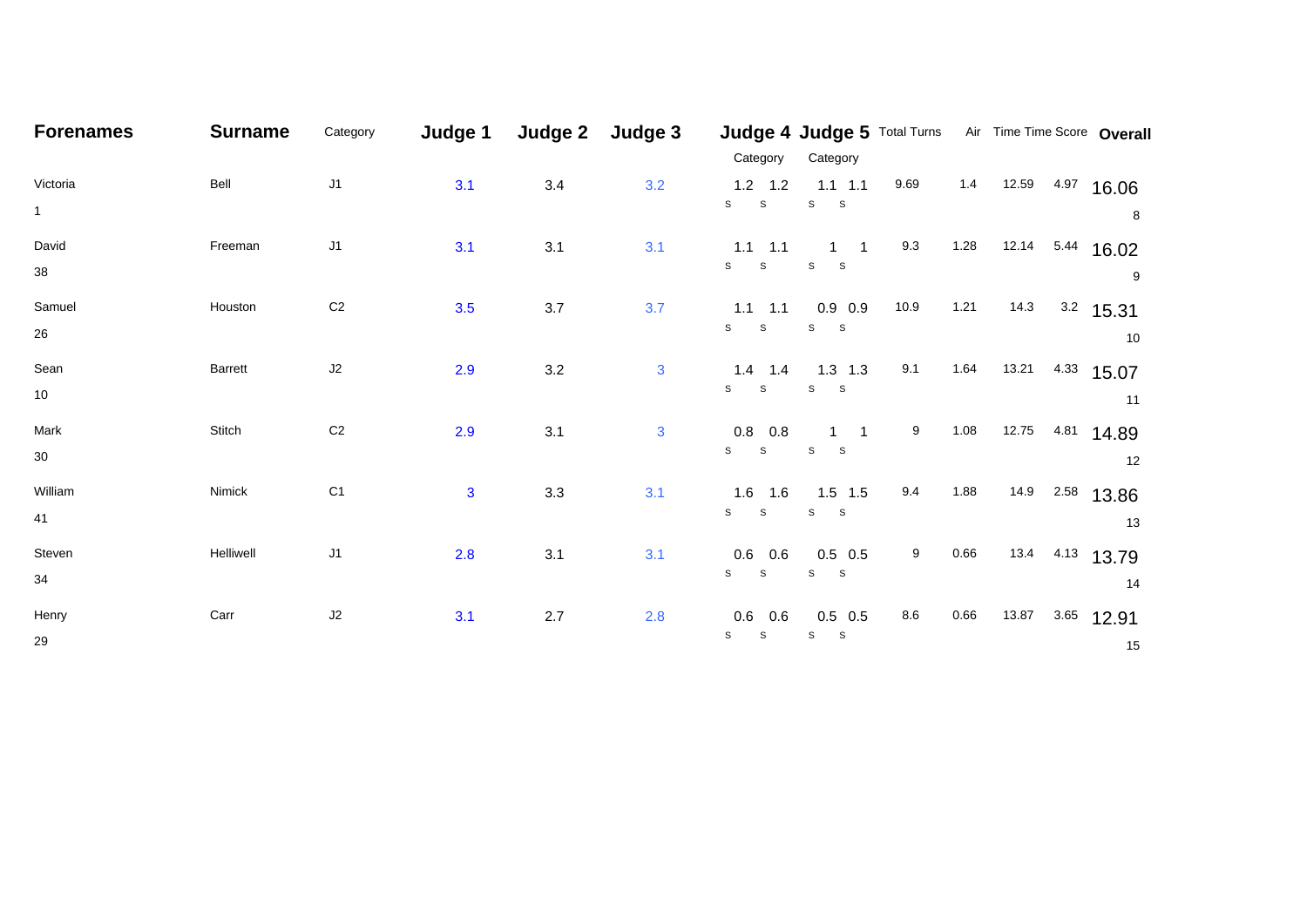| Moguls YSF, Xscape Castleford June 20th 2009 | Chief of Calculations: Chris Dev           | <b>Round 1 Results</b> |      |
|----------------------------------------------|--------------------------------------------|------------------------|------|
| Technical Delegate: Peter Bates              | Judge 1: Kay Bates<br>Judge 2: Mike Smith  |                        |      |
| Head Judge: Martin Carr                      | Judge 3: Peter HS                          |                        |      |
| Chief of Competition: Kay Bates              | Judge 4: Peter Bates<br>Judge 5: Chris Dey | Pace Time:             | 11.6 |

.

| <b>Names</b>           |                  | Category       | Turns J1-3<br><b>Air J4-5</b> |     | Total Turns and Air |                                           | Time in Sec and Scor           |       | <b>Overall</b> |       |          |       |                          |
|------------------------|------------------|----------------|-------------------------------|-----|---------------------|-------------------------------------------|--------------------------------|-------|----------------|-------|----------|-------|--------------------------|
|                        |                  |                |                               |     |                     |                                           | Jump Categor                   |       |                |       |          |       |                          |
| Andy<br>39             | Longley          | J2             | 3.7                           | 3.2 | 3.5                 | $2.2$ 2.2                                 | $2.3$ 2.3                      | 10.4  | 5.57           | 13.38 | 4.15     | 20.12 | $\overline{\phantom{0}}$ |
| Hannah Jade<br>14      | Handford-Styring | C <sub>2</sub> | 4.3                           | 4.4 | 4.4                 | 2.3<br>2.3<br>$\mathsf{s}$<br>$\mathbb S$ | $2.3$ 2.3<br>S<br><sub>S</sub> | 13.1  | 2.8            | 14.45 | $3.05\,$ | 18.95 | $\overline{2}$           |
| Alexandra<br>25        | Houston          | J <sub>1</sub> | 4.1                           | 4.3 | 4.2                 | $2.2$ 2.2<br>S<br>S                       | $2.1$ 2.1<br>S<br>S            | 12.59 | 2.62           | 14.02 | 3.49     | 18.7  | $\mathbf{3}$             |
| Chris<br>36            | Fung             | $\sf J2$       | 3.9                           | 4.1 | 4.1                 | $1.9$ 1.9<br>$\mathsf{s}$<br>$\mathsf s$  | $1.8$ 1.8<br>s<br>S            | 12.1  | 2.24           | 13.74 | 3.78     | 18.12 | 4                        |
| Lottie<br>$\mathbf{3}$ | Mayer            | C <sub>2</sub> | $\overline{\mathbf{4}}$       | 3.9 | 3.8                 | 1<br>$\mathbf 1$<br>M<br>м                | $1.1$ 1.1<br>М<br>M            | 11.7  | 1.49           | 13.32 | 4.22     | 17.41 | 5                        |
| Christopher<br>9       | Barrett          | J2             | 3.5                           | 3.4 | 3.4                 | $1.3$ 1.3<br>$\mathbf{3}$<br>3            | $1.4$ 1.4<br>$\mathbf{3}$<br>3 | 10.3  | 2.83           | 13.6  | 3.93     | 17.06 | 6                        |
| Samuel<br>26           | Houston          | C <sub>2</sub> | 3.7                           | 3.7 | 3.6                 | $1.7$ 1.7<br>$\mathsf{s}$<br>$\mathsf s$  | $1.6$ 1.6<br>s<br>$\mathbf{s}$ | 11    | $\overline{a}$ | 13.54 | 3.99     | 16.99 | $\overline{7}$           |
| David<br>38            | Freeman          | $\sf J1$       | 2.7                           | 3.2 | 3                   | $1.3$ 1.3<br>$\mathbb S$<br>$\mathsf{s}$  | $1.4$ 1.4<br>s<br><sub>S</sub> | 8.9   | 1.64           | 12.5  | 5.06     | 15.6  | 8                        |
| Jasmin<br>50           | Taylor           | $\sf J1$       | 3.4                           | 3.2 | 3.3                 | $0.7\ 0.7$<br>St<br><b>St</b>             | $0.8\ 0.8$<br>St<br>St         | 9.89  | 0.75           | 12.89 | 4.66     | 15.3  | 9                        |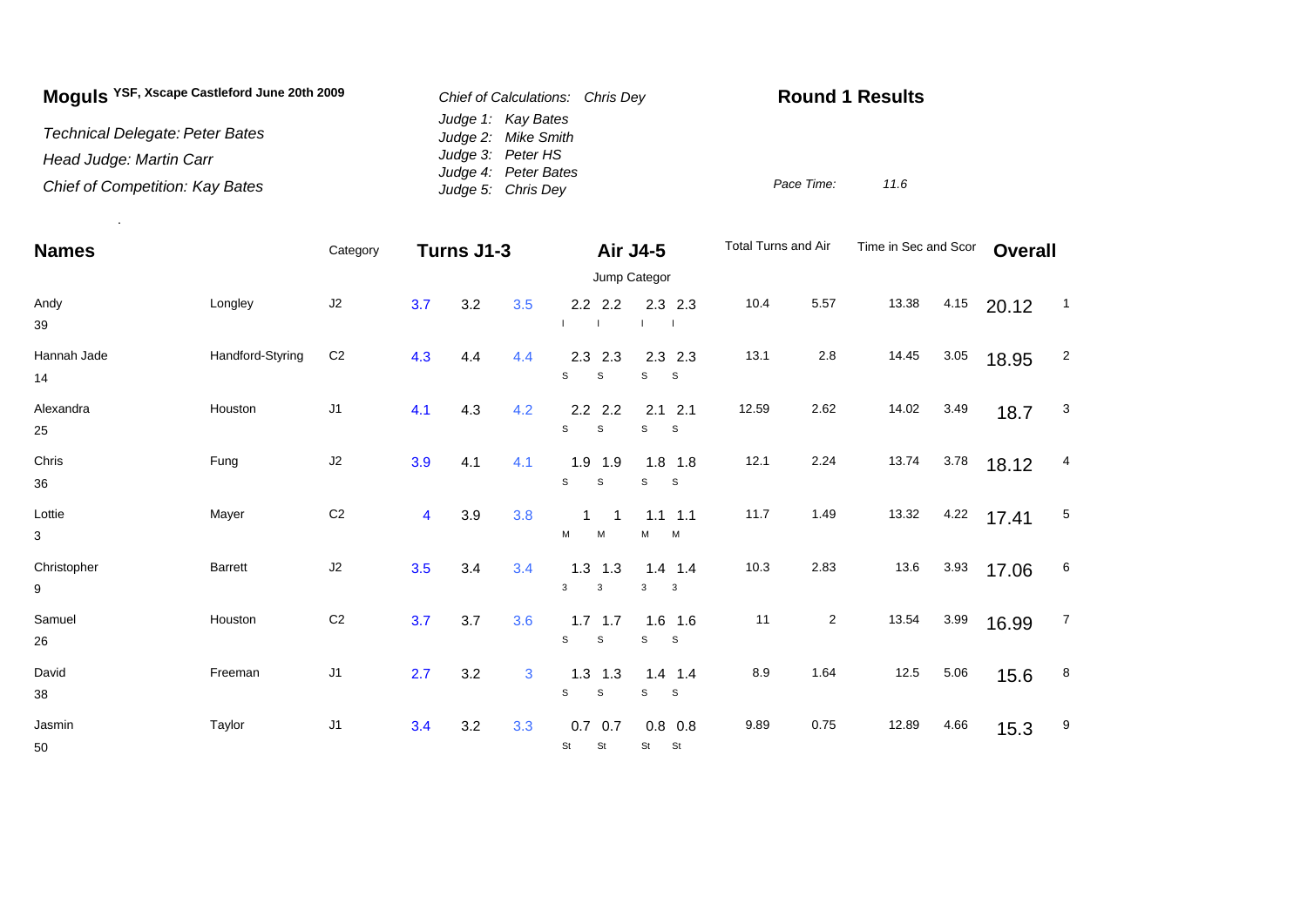| <b>Names</b>               |                | Category       | <b>Air J4-5</b><br>Turns J1-3 |     |     | Total Turns and Air                         |                                          | Time in Sec and Scor |      | <b>Overall</b> |      |       |        |
|----------------------------|----------------|----------------|-------------------------------|-----|-----|---------------------------------------------|------------------------------------------|----------------------|------|----------------|------|-------|--------|
|                            |                |                |                               |     |     |                                             | Jump Categor                             |                      |      |                |      |       |        |
| Steven<br>34               | Helliwell      | J1             | 3.3                           | 3.2 | 3.3 | $1.5$ 1.5<br>S<br>$\mathsf S$               | $1.6$ 1.6<br>s<br>$\mathsf{s}$           | 9.8                  | 1.88 | 14.14          | 3.37 | 15.05 | 10     |
| Henry<br>29                | Carr           | $\sf J2$       | $\overline{3}$                | 3.3 | 3.2 | $1.3$ $1.3$<br>$\mathsf{s}$<br>$\mathsf{s}$ | $1.4$ 1.4<br>S<br>S                      | 9.5                  | 1.64 | 13.77          | 3.75 | 14.89 | 11     |
| Victoria<br>$\mathbf{1}$   | Bell           | J1             | 3.1                           | 3.4 | 3.1 | $1.1$ 1.1<br>S<br>$\mathbf S$               | $1.2$ 1.2<br>S<br>$\mathsf S$            | 9.6                  | 1.4  | 13.84          | 3.68 | 14.68 | 12     |
| Florence<br>$\overline{2}$ | Bell           | C <sub>2</sub> | 3.6                           | 3   | 3.2 | $0.5$ 0.5<br>$\mathsf{s}$<br>$\mathbb S$    | $0.4$ 0.4<br>S<br>S                      | 9.8                  | 0.54 | 13.68          | 3.84 | 14.18 | 13     |
| Mark<br>$30\,$             | Stitch         | $\mathbb{C}2$  | 2.8                           | 2.9 | 2.7 | 1.6<br>1.6<br>$\mathsf{s}$<br>$\mathbb S$   | $1.6$ 1.6<br>$\mathbf S$<br>$\mathbf{s}$ | 8.39                 | 1.94 | 14.07          | 3.44 | 13.77 | 14     |
| William<br>41              | Nimick         | C <sub>1</sub> | $\overline{3}$                | 3.4 | 3.2 | $1.3$ 1.3<br>S<br>S                         | $1.4$ 1.4<br>s<br>S                      | 9.6                  | 1.64 | 15.11          | 2.36 | 13.6  | 15     |
| Sean<br>$10\,$             | <b>Barrett</b> | J2             | $\overline{3}$                | 2.8 | 3   | $0.5$ 0.5<br>S<br>$\mathbb S$               | $0.7\ 0.7$<br>S<br>$\mathsf S$           | $8.8\,$              | 0.72 | 13.57          | 3.96 | 13.48 | 16     |
| Callum<br>52               | Begg           | C <sub>1</sub> | 3.1                           | 2.9 | 3   | 0.6<br>0.6<br>St<br>$\mathsf{St}$           | $0.5$ 0.5<br>St St                       | 9                    | 0.55 | 14.1           | 3.41 | 12.96 | 17     |
| Lawrie<br>22               | Campbell       | J2             | $\overline{2}$                | 2.3 | 2   | $0.8$ 0.8<br>$\mathsf{s}$<br>$\mathbf S$    | $0.7$ 0.7<br>s<br>S                      | 6.3                  | 0.89 | 11.96          | 5.62 | 12.81 | $18$   |
| Haydyn<br>28               | Fiori          | Mi             | 2.7                           | 3.1 | 2.9 | 1.4<br>1.4<br>S<br>$\mathbf S$              | $1.2$ 1.2<br>$\mathbf{s}$<br>s           | 8.7                  | 1.58 | 15.72          | 1.73 | 12.01 | 19     |
| Alastair<br>51             | Murray         | $\mathbb{C}2$  | 2.1                           | 2.4 | 2.2 | $1.1$ 1.1<br>${\tt S}$<br>$\mathbb S$       | $0.8$ 0.8<br>s<br>S                      | 6.7                  | 1.14 | 13.56          | 3.97 | 11.81 | $20\,$ |
| Kirsty<br>20               | Atkinson       | $\sf J2$       | 2.6                           | 2.7 | 2.5 | $0.4$ 0.4<br>$\mathbb S$<br>$\mathsf{s}$    | $0.3$ 0.3<br>S<br>S                      | $7.8$                | 0.41 | 14.56          | 2.93 | 11.14 | 21     |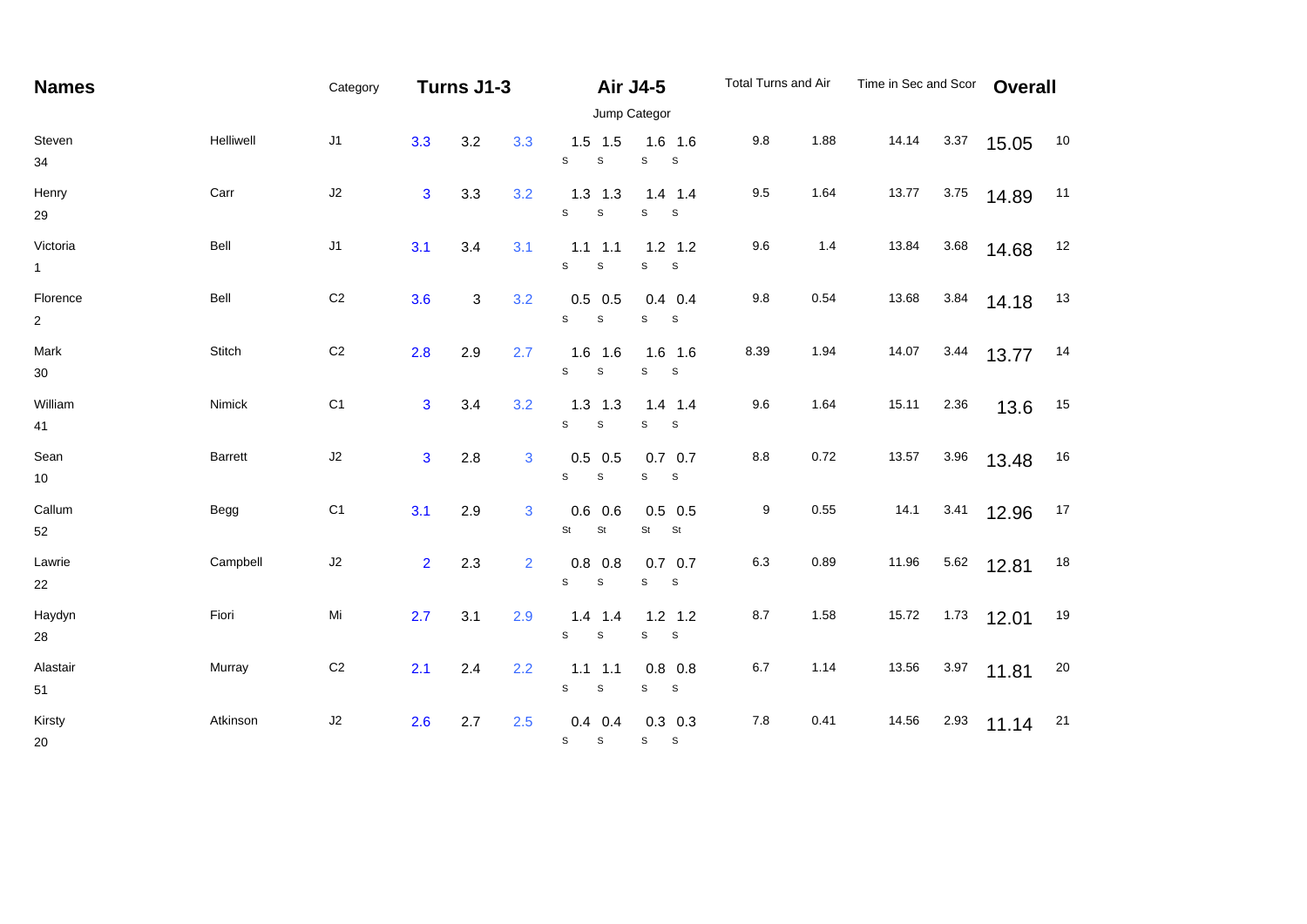| <b>Names</b>       |             | Category       |                | Turns J1-3   |                |                                                    | <b>Air J4-5</b><br>Jump Categor                             | Total Turns and Air |           | Time in Sec and Scor |           | <b>Overall</b> |            |
|--------------------|-------------|----------------|----------------|--------------|----------------|----------------------------------------------------|-------------------------------------------------------------|---------------------|-----------|----------------------|-----------|----------------|------------|
| Christopher<br>47  | Aldridge    | C <sub>2</sub> | 2.8            | 2.7          | 2.8            | $0.8$ 0.8<br>St<br>St                              | $0.7$ 0.7<br>St<br>St                                       | 8.3                 | 0.75      | 15.81                | 1.64      | 10.69          | 22         |
| Eliza<br>31        | Laben       | C <sub>1</sub> | 2.7            | 2.7          | 2.8            | $1.5$ 1.5<br>S<br>$\mathbf S$                      | $1.7$ 1.7<br>S<br>$\mathsf S$                               | 8.19                | 1.94      | 16.96                | 0.45      | 10.58          | 23         |
| David<br>37        | Freeman     | J1             | 2 <sup>1</sup> | 2.2          | $\overline{2}$ | $\mathbf{1}$<br>$\overline{1}$<br>S<br>$\mathsf S$ | 1<br>$\overline{\phantom{1}}$<br>$\mathsf s$<br>$\mathsf S$ | 6.2                 | 1.22      | 14.41                | 3.09      | 10.51          | 24         |
| Daniel<br>48       | Aldridge    | Mi             | 2.6            | 2.8          | 2.9            | $1.1$ 1.1<br>$\mathsf{s}$<br>$\mathsf S$           | $1.2$ 1.2<br>S<br>$\mathbb S$                               | 8.3                 | 1.4       | 16.75                | 0.67      | 10.37          | 25         |
| Rebecca<br>32      | Greaves     | Mi             | 2.6            | 2.4          | 2.5            | $0.3$ 0.3<br>St<br>St                              | $0.5$ 0.5<br>St<br>St                                       | $7.5$               | 0.4       | 16.33                | 1.1       | 9              | 26         |
| Jake William<br>19 | Askew       | J1             | 2 <sup>1</sup> | 2.4          | 2.4            | $0.9$ 0.9<br>S<br>$\mathbf S$                      | $0.9$ 0.9<br>S<br>$\mathsf S$                               | $6.8\,$             | 1.08      | 18.56                | $\pmb{0}$ | 7.88           | 27         |
| Jacob<br>15        | Emery       | Mi             | 1.8            | 1.8          | 1.8            | $0.1$ 0.1<br>St<br>$\mathsf{St}$                   | $0.1$ 0.1<br>St<br>St                                       | 5.4                 | 0.1       | 15.9                 | 1.55      | 7.05           | ${\bf 28}$ |
| Helena<br>18       | Bench       | C <sub>1</sub> | $1.1$          | 1.4          | 1.1            | $0.2\ 0.2$<br>St<br>$\mathsf{St}$                  | $0.3$ 0.3<br>St<br>St                                       | 3.6                 | 0.25      | 14.99                | 2.49      | 6.34           | 29         |
| Luke<br>27         | Bennett     | J1             | 0.9            | $\mathbf{1}$ | $\mathbf{1}$   | $0.2\ 0.2$<br>$\mathsf{s}$<br>$\mathbb S$          | $0.4$ 0.4<br>s<br>$\mathsf S$                               | 2.9                 | 0.36      | 14.45                | $3.05$    | 6.31           | $30\,$     |
| Matthew<br>35      | Heginbotham | Mi             | 1.6            | 1.7          | 1.5            | $0.1$ 0.1<br>St<br>$\mathsf{St}$                   | $0.3$ 0.3<br>St<br>St                                       | 4.8                 | $0.2\,$   | 16.13                | 1.31      | 6.31           | 31         |
| Barney<br>45       | Lewis       | $\mbox{C2}$    | 1.5            | 1.6          | 1.6            | $0.6$ 0.6<br>М<br>M                                | $0.5$ 0.5<br>M<br>М                                         | 4.7                 | 0.77      | 18.63                | $\pmb{0}$ | 5.47           | $32\,$     |
| Ethan<br>49        | Machej      | Mi             | 1.7            | 1.5          | 1.7            | 0<br>$\mathbf 0$<br>St<br>St                       | 0<br>$\boldsymbol{0}$<br>St<br>St                           | 4.9                 | $\pmb{0}$ | 18.4                 | $\pmb{0}$ | 4.9            | 33         |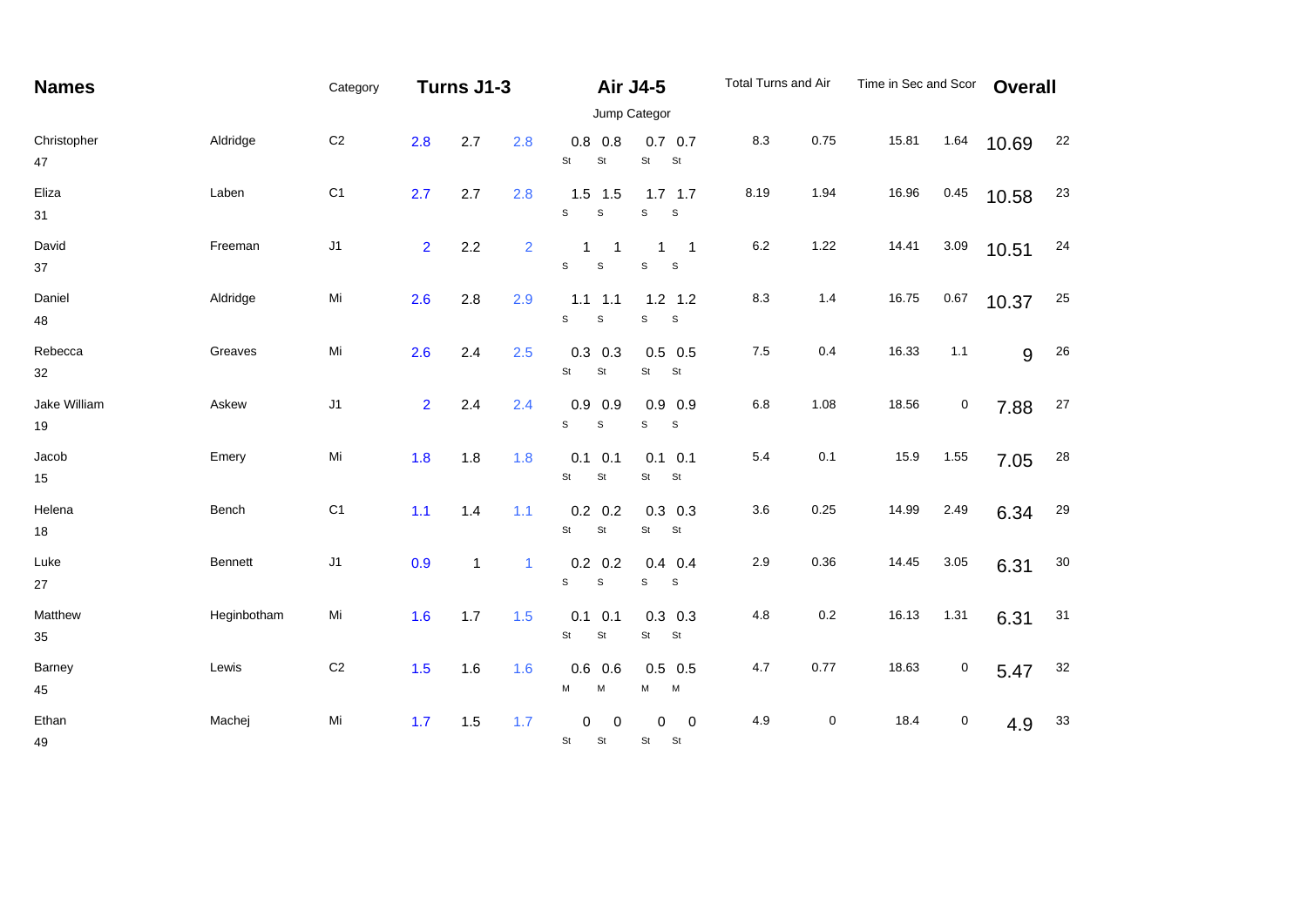| <b>Names</b>              |         | Category |              | Turns J1-3   |              |                                                 | <b>Air J4-5</b>                                    | Total Turns and Air |      | Time in Sec and Scor |             | <b>Overall</b> |    |
|---------------------------|---------|----------|--------------|--------------|--------------|-------------------------------------------------|----------------------------------------------------|---------------------|------|----------------------|-------------|----------------|----|
|                           |         |          |              |              |              |                                                 | Jump Categor                                       |                     |      |                      |             |                |    |
| Rhodri<br>$5\phantom{.0}$ | Gale    | Mi       | 0.5          | 0.6          | 0.6          | 0.3<br>0.3<br>St<br>St                          | $0.4$ 0.4<br>St<br>St                              | 1.7                 | 0.35 | 14.85                | 2.63        | 4.68           | 34 |
| Megan<br>8                | Riley   | Mi       | 1.5          | 1.4          | 1.3          | 0.4<br>0.4<br>St<br>St                          | $0.4$ 0.4<br>St<br>St                              | 4.2                 | 0.4  | 9999                 | $\mathbf 0$ | 4.6            | 35 |
| Lucy<br>24                | Bennett | Mi       | 0.9          | $\mathbf{1}$ | 0.8          | 0.3<br>0.3<br>St<br>St                          | $0.3$ 0.3<br>St<br>St                              | 2.7                 | 0.3  | 16.37                | 1.06        | 4.06           | 36 |
| Harry<br>23               | Cosham  | Mi       | 1.2          | 1            | $\mathbf{1}$ | 0<br>$\overline{\mathbf{0}}$<br>St<br><b>St</b> | $\mathbf 0$<br>$\overline{\mathbf{0}}$<br>St<br>St | $3.2\,$             | 0    | 21.48                | $\mathbf 0$ | 3.2            | 37 |
| Thea<br>11                | Fenwick | Mi       | $\mathbf{1}$ | 0.9          | 0.9          | 0.1<br>0.1<br>St<br>St                          | $0.2\ 0.2$<br>St<br>St                             | 2.8                 | 0.15 | 19.98                | $\mathbf 0$ | 2.95           | 38 |
| Oscar<br>16               | Walker  | Mi       | 0.8          | 0.7          | 0.7          | 0.4<br>0.4<br>S<br>S                            | $0.3$ 0.3<br>S<br>s                                | 2.2                 | 0.41 | 24.97                | $\mathbf 0$ | 2.61           | 39 |
| Owen<br>21                | Johns   | Mi       | 0.3          | 0.4          | 0.5          | $0.2\ 0.2$<br>S<br>S                            | $0.3$ 0.3<br>S<br>S                                | $1.2$               | 0.3  | 31.71                | $\mathbf 0$ | 1.5            | 40 |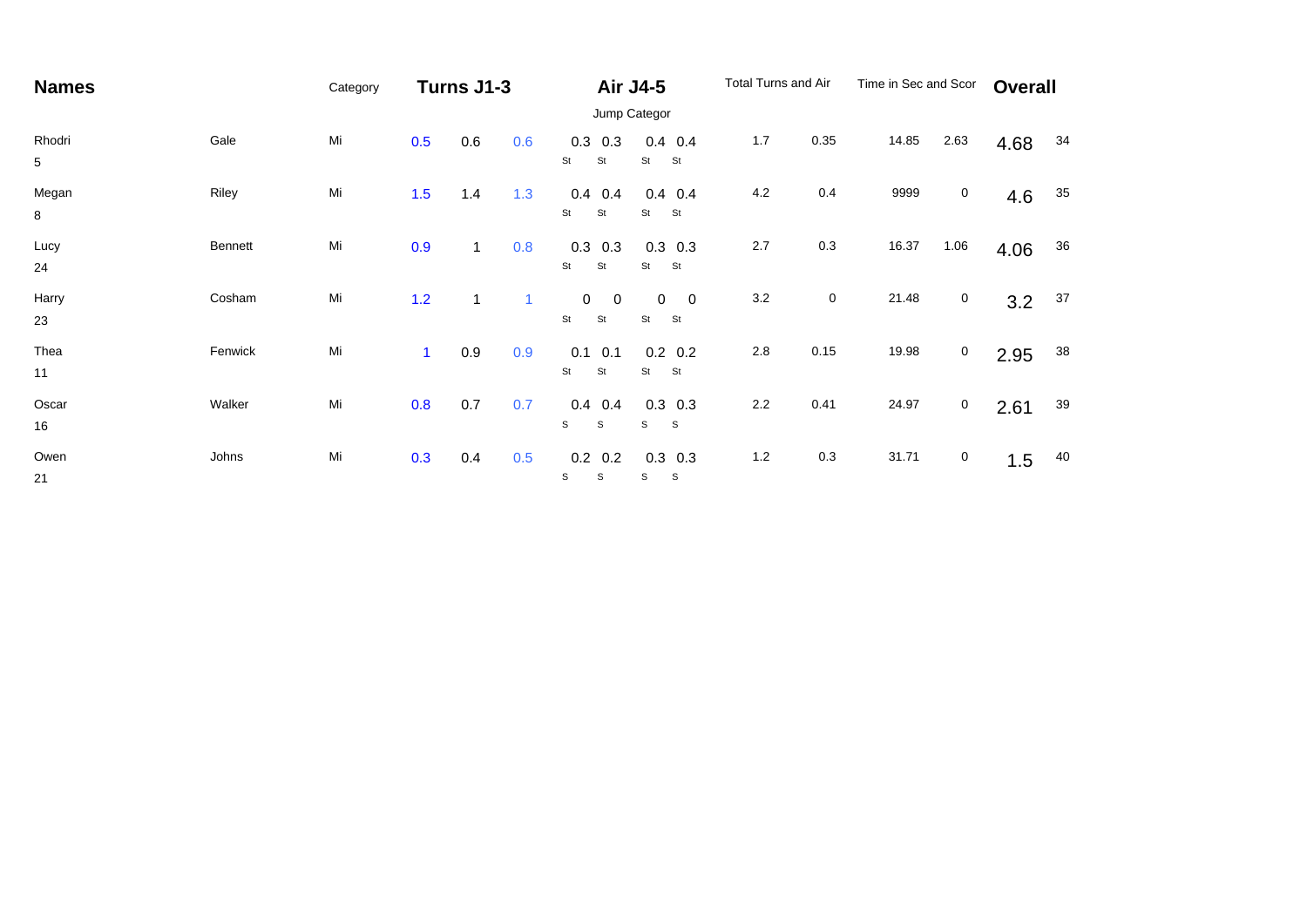## YORKSHIRE CHAMPIONSHIPS 2009 Slalom & GS - Alpine Fastest Alpine run + Fastest GS run Best Slalom run + Best GS Run

| Bib.   | Code            | Name                         | Category | (Rank) | Club                              | Run 1   | Run 2   | Run 3   | Run 4   | Time    |      |
|--------|-----------------|------------------------------|----------|--------|-----------------------------------|---------|---------|---------|---------|---------|------|
| Ladies |                 |                              |          |        |                                   |         |         |         |         |         |      |
|        | 128             | Mayer Lottie                 | Under 14 |        | -1 Telford                        | 00:14.3 | 00:14.2 | 00:13.8 | 00:14.1 | 00:28.1 | 1000 |
|        | 135             | <b>Atkinson Kirsty</b>       | Under 19 |        | -1 Lions Ski Club                 | 00:14.7 | 00:14.4 | 00:13.9 | 00:13.7 | 00:28.1 | 900  |
|        | 134             | Taylor Jasmin                | Under 16 |        | -1 Suffolk Vikings                | 00:14.8 | 00:14.5 | 00:13.9 | 00:13.7 | 00:28.2 | 810  |
|        | 126             | <b>Bell Florence</b>         | Under 14 |        | -2 XSC MK                         | 00:15.1 | 00:15.0 | 00:13.5 | 00:13.4 | 00:28.4 | 729  |
|        | 129             | <b>Bell Victoria</b>         | Under 16 |        | -2 XSC MK                         | 00:16.0 | 00:15.2 | 00:14.1 | 00:14.2 | 00:29.4 | 656  |
|        | 131             | Lamb Katie                   | Under 16 |        | -3 Sharks / Lions                 | 00:14.8 | 00:14.5 |         | 00:15.0 | 00:29.5 | 590  |
|        | 120             | Henery Deborah               | Under 12 |        | -1 Sharks                         | 00:16.9 | 00:16.1 | 00:14.7 | 00:14.3 | 00:30.4 | 531  |
|        | 133             | Noble Kay-Louise             | Under 16 |        | -4 Lions Ski Club                 | 00:15.7 | 00:15.7 | 00:15.4 | 00:15.1 | 00:30.8 | 478  |
|        | 122             | Machej Brianna               | Under 12 |        | -2 Xscape Milton Keynes           | 00:16.5 | 00:16.3 | 00:15.0 | 00:14.6 | 00:31.0 | 430  |
|        | 123             | Soman Beth                   | Under 12 |        | -3 Ski MK Race Team               | 00:16.5 | 00:16.2 | 00:15.2 | 00:15.0 | 00:31.2 | 387  |
|        | 116             | <b>Riley Megan</b>           | Under 10 |        | -1 XRT Milton Keynes - Eastern Re | 00:16.4 | 00:16.4 | 00:15.4 | 00:15.5 | 00:31.8 | 349  |
|        | 127             | Handford-Styring Hannah Jade | Under 14 |        | -3 Sharks / YSF                   | 00:16.9 | 00:17.1 | 00:15.6 | 00:15.3 | 00:32.3 | 314  |
|        | 130             | <b>Houston Alexandra</b>     | Under 16 |        | -5 Sharks Yorkshire               | 00:17.1 | 00:17.5 | 00:15.9 | 00:15.7 | 00:32.8 | 282  |
|        | 125             | <b>Williams Grace</b>        | Under 12 |        | -4 Ski MK                         | 00:17.9 | 00:18.0 | 00:15.8 | 00:15.8 | 00:33.7 | 256  |
|        | 119             | Bench Helena                 | Under 12 |        | -5 Ski MK Race Team               | 00:17.6 | 00:17.9 | 00:17.7 | 00:16.4 | 00:34.0 | 229  |
|        | 124             | Websdale Cara                | Under 12 |        | -6 Lions Ski Club                 | 00:18.4 | 00:19.1 | 00:16.2 | 00:16.6 | 00:34.6 | 206  |
|        | 132             | Murray Louisa                | Under 16 |        | -6 Lions Ski Club                 | 00:18.8 | 00:18.9 | 00:16.9 | 00:16.6 | 00:35.3 | 185  |
|        | 114             | Greaves Rebecca              | Under 10 |        | -2 Chill Factore                  | 00:18.6 | 00:18.8 | 00:17.2 | 00:16.8 | 00:35.3 | 167  |
|        | 113             | <b>Bennett Lucy</b>          | Under 10 |        | -3 Lions Ski Club                 | 00:19.0 | 00:19.4 | 00:17.1 | 00:17.3 | 00:36.1 | 150  |
|        | 115             | Pexton Georgia               | Under 10 |        | -4 Lions Ski Club                 | 00:20.4 | 00:20.5 | 00:18.2 | 00:18.2 | 00:38.6 | 135  |
|        | 121             | Laben Eliza                  | Under 12 |        | -7 Sharks                         | 00:22.5 | 00:21.7 | 00:19.7 | 00:19.7 | 00:41.4 | 122  |
|        | 107             | Fenwick Thea                 | Under 8  |        | -1 Lions Ski Club                 | 00:22.8 | 00:23.1 | 00:19.9 | 00:21.3 | 00:42.7 | 109  |
|        | 118             | <b>Whittington Amy</b>       | Under 10 |        | -5 Lions Ski Club                 | 00:22.9 | 00:22.9 | 00:20.4 | 00:20.2 | 00:43.1 | 98   |
|        | 109             | Jones Eleanor                | Under 8  |        | -2 Lions Ski Club                 | 00:25.2 | 00:23.6 | 00:21.6 | 00:20.8 | 00:44.5 | 89   |
|        | 117             | <b>Walton Kirsten</b>        | Under 10 |        | -6 Lions Ski Club                 | 00:24.4 | 00:24.2 | 00:21.5 | 00:20.3 | 00:44.5 | 80   |
|        | 106             | <b>Burton Maisie</b>         | Under 8  |        | -3 Castleford Yorkshire           | 00:24.3 | 00:27.7 | 00:23.1 | 00:22.3 | 00:46.6 | 72   |
|        | 110             | Ramsden Tabitha              | Under 8  |        | -4 Snozone                        | 00:25.5 |         | 00:22.0 | 00:21.9 | 00:47.5 | 65   |
|        | 108             | Harper Amelie                | Under 8  |        | -5 Xscape                         | 00:26.7 | 00:25.5 | 00:22.6 | 00:22.3 | 00:47.8 | 58   |
|        | 112             | Soman Mia                    | Under 8  |        | -6 Ski MK Race Team               | 00:27.4 | 00:26.2 | 00:23.3 | 00:22.8 | 00:49.0 | 52   |
|        | 111             | Rose Rebecca                 | Under 8  |        | -7 Milton Keynes Ski Club         | 00:27.4 | 00:26.4 | 00:23.6 | 00:22.6 | 00:49.0 | 47   |
|        | 136             | Schoon Katherine             | Under 35 |        | -1 Yorkshire Lions Disability     | 00:29.7 | 00:28.4 | 00:23.2 | 00:24.7 | 00:51.6 | 42   |
|        | 101             | <b>Bennett Grace</b>         | Under 6  |        | -1 Lions Ski Club                 |         | 00:29.7 | 00:25.2 | 00:24.6 | 00:54.3 | 38   |
|        | 102             | Jones Eve                    | Under 6  |        | -2 Lions Ski Club                 |         | 00:29.8 | 00:28.3 | 00:26.2 | 00:56.0 | 34   |
|        | 105             | Whittington Laura            | Under 6  |        | -3 Lions Ski Club                 | 00:50.7 | 00:38.5 | 00:34.2 | 00:31.2 | 01:09.8 | 31   |
|        | 104             | Rose Charlotte               | Under 6  |        | -4 Milton Keynes Ski Club         | 00:39.1 | 00:38.2 | 00:32.8 | 00:32.4 | 01:10.6 | 28   |
|        | 103             | Riley Ilana                  | Under 6  |        | -5 XRT Milton Keynes - Eastern Re |         | 00:42.2 | 00:43.1 | 00:36.1 | 01:18.3 | 25   |
|        | DSQ - Run 1 (3) |                              |          |        |                                   |         |         |         |         |         |      |
|        | 101             | <b>Bennett Grace</b>         | Under 6  |        | Lions Ski Club                    |         | 00:29.7 | 00:25.2 | 00:24.6 |         |      |
|        | 102             | Jones Eve                    | Under 6  |        | Lions Ski Club                    |         | 00:29.8 | 00:28.3 | 00:26.2 |         |      |
|        | 103             | Riley Ilana                  | Under 6  |        | XRT Milton Keynes - Eastern Re    |         | 00:42.2 | 00:43.1 | 00:36.1 |         |      |
|        |                 |                              |          |        |                                   |         |         |         |         |         |      |
|        | DSQ - Run 2 (1) |                              |          |        |                                   |         |         |         |         |         |      |
|        | 110             | Ramsden Tabitha              | Under 8  |        | Snozone                           | 00:25.5 |         | 00:22.0 | 00:21.9 |         |      |
|        | DSQ - Run 3 (1) |                              |          |        |                                   |         |         |         |         |         |      |
|        | 131             | Lamb Katie                   | Under 16 |        | Sharks / Lions                    | 00:14.8 | 00:14.5 |         | 00:15.0 |         |      |

| 51 | Carr Henry                 | Under 19 | -1 07818 428857               | 00:13.8 | 00:13.5 | 00:13.2 | 00:13.0 | 00:26.5 | 1000 |
|----|----------------------------|----------|-------------------------------|---------|---------|---------|---------|---------|------|
| 44 | <b>Freeman David</b>       | Under 16 | -1 Lions Ski Club             | 00:13.6 | 00:13.7 | 00:13.2 | 00:13.0 | 00:26.6 | 900  |
| 50 | Campbell Lawrie            | Under 19 | -2 Snowsports                 | 00:14.2 | 00:14.0 | 00:13.4 | 00:13.3 | 00:27.3 | 810  |
| 35 | Lewis Barney               | Under 14 | -1 SkiMK Race Team            | 00:13.9 | 00:13.9 | 00:13.5 | 00:13.6 | 00:27.3 | 729  |
| 48 | <b>Barrett Christopher</b> | Under 19 | -3 Lions/Yorkshire            | 00:14.1 | 00:14.0 | 00:13.4 | 00:13.4 | 00:27.4 | 656  |
| 59 | Freeman Edward             | Under 35 | -1 Lions Ski Club             | 00:14.4 | 00:14.2 | 00:14.2 | 00:13.9 | 00:28.1 | 590  |
| 49 | <b>Barrett Sean</b>        | Under 19 | -4 Lions/Yorkshire            | 00:14.7 | 00:14.5 | 00:14.3 | 00:13.8 | 00:28.4 | 531  |
| 53 | Longley Andy               | Under 19 | -5 Sharks                     | 00:15.4 | 00:15.0 | 00:14.1 | 00:13.4 | 00:28.4 | 478  |
| 39 | <b>Stitch Mark</b>         | Under 14 | -2 Kendal                     | 00:23.9 | 00:14.8 | 00:14.0 | 00:13.8 | 00:28.6 | 430  |
| 43 | <b>Clark Alexander</b>     | Under 16 | -2 Lions Ski Club             | 00:15.0 | 00:14.8 | 00:14.4 | 00:14.0 | 00:28.7 | 387  |
| 64 | <b>Swindells Robert</b>    | Over 35  | -1 Lions/YSF                  | 00:15.5 | 00:15.1 | 00:14.1 | 00:13.9 | 00:29.0 | 349  |
| 45 | <b>Helliwell Steven</b>    | Under 16 | -3 Lions / Yorkshire          | 00:15.1 | 00:15.1 | 01:02.2 | 00:14.1 | 00:29.2 | 314  |
| 33 | Henery Sam                 | Under 14 | -3 Sharks                     | 00:15.6 | 00:15.6 | 00:14.6 | 00:14.0 | 00:29.6 | 282  |
| 38 | <b>Riddell Luke</b>        | Under 14 | -4 Xscape MK                  | 00:15.7 | 00:15.8 | 00:14.2 | 00:14.5 | 00:29.8 | 256  |
| 24 | Begg Callum                | Under 12 | -1 North West                 | 00:15.3 | 00:15.5 | 00:14.9 | 00:14.6 | 00:29.9 | 229  |
| 31 | Asquith Max                | Under 14 | -5 Ambition Racing            | 00:16.1 | 00:15.7 | 00:14.5 | 00:14.3 | 00:30.0 | 206  |
| 60 | <b>Perkins Michael</b>     | Under 35 | -2 YuSnow                     | 00:15.3 | 00:15.4 | 00:15.1 | 00:14.8 | 00:30.1 | 185  |
| 18 | Davies Finlay              | Under 10 | -1 Ski MK Race Team           | 00:20.0 | 00:15.7 | 00:14.8 | 00:14.4 | 00:30.1 | 167  |
| 27 | Nimick William             | Under 12 | -2 Lions Ski Club             | 00:16.2 | 00:20.1 | 00:15.2 | 00:15.5 | 00:31.4 | 150  |
| 29 | <b>Thornton Luke</b>       | Under 12 | -3 Lions Ski Club             | 00:16.5 | 00:16.3 | 00:15.6 | 00:15.2 | 00:31.5 | 135  |
| 62 | <b>Thomas Matt</b>         | Under 35 | -3 York University Snowsports | 00:17.1 | 00:16.7 | 00:14.9 | 00:15.4 | 00:31.6 | 122  |
| 37 | Murray Alastair            | Under 14 | -6 Lions Ski Club             | 00:17.0 | 00:16.9 | 00:15.2 | 00:15.2 | 00:32.1 | 109  |
| 36 | Lynas Josh                 | Under 14 | -7 Lions Ski Club             | 00:17.4 | 00:17.2 | 00:15.2 | 00:15.5 | 00:32.4 | 98   |
| 58 | <b>Emery Elliott</b>       | Under 35 | -4 Lions Ski Club             | 00:17.4 | 00:17.3 | 00:15.7 | 00:15.3 | 00:32.6 | 89   |
| 42 | <b>Bennett Luke</b>        | Under 16 | -4 Lions Ski Club             | 00:17.4 |         | 00:16.5 | 00:15.5 | 00:32.9 | 80   |
| 23 | <b>Barton Daniel</b>       | Under 12 | -4 Milton Keynes              | 00:18.3 | 00:17.7 | 00:15.9 | 00:15.5 | 00:33.2 | 72   |
| 19 | Gale Rhodri                | Under 10 | -2 Chill Factore RC           | 00:17.4 | 00:17.5 | 00:16.1 | 00:16.6 | 00:33.4 | 65   |
| 20 | Heginbotham Matthew        | Under 10 | -3 Chill Factor e             | 00:17.8 | 00:18.2 | 00:15.9 | 00:15.8 | 00:33.6 | 58   |
| 17 | Aldridge Daniel            | Under 10 | -4 Snowsports                 | 00:17.3 | 00:17.5 | 00:24.0 | 00:16.3 | 00:33.6 | 52   |
| 40 | Williams Adam              | Under 14 | -8 Ski MK                     | 00:18.1 | 00:17.9 | 00:16.0 | 00:16.0 | 00:33.9 | 47   |
| 30 | Aldridge Christopher       | Under 14 | -9 Snowsports                 | 00:18.5 | 00:18.8 | 00:16.0 | 00:16.2 | 00:34.5 | 42   |
| 11 | Emery Jacob                | Under 8  | -1 Lions Ski Club             | 00:17.9 | 00:17.9 | 00:16.9 | 00:16.7 | 00:34.6 | 38   |
| 52 | Fung Chris                 | Under 19 | -6 Sharks                     | 00:19.8 | 00:18.6 | 00:16.4 | 00:16.1 | 00:34.7 | 34   |
| 41 | Askew Jake William         | Under 16 | -5 Yorkshire                  | 00:19.8 | 00:19.6 | 00:15.9 | 00:16.6 | 00:35.5 | 31   |
| 56 | Asquith Sean               | Under 35 | -5                            | 00:20.1 | 00:19.7 | 00:16.3 | 00:15.8 | 00:35.6 | 28   |
| 63 | <b>Henery David</b>        | Over 35  | -2 Sharks                     | 00:19.2 | 00:19.0 | 00:16.9 | 00:16.9 | 00:35.8 | 25   |
| 34 | <b>Houston Samuel</b>      | Under 14 | -10 Sharks Yorkshire          | 00:20.1 | 00:18.9 | 00:18.4 | 00:17.2 | 00:36.1 | 23   |
| 22 | Myers William              | Under 10 | -5 Lions Castleford           |         | 00:19.3 | 00:16.9 | 00:16.9 | 00:36.1 | 20   |
| 61 | Speight Christopher        | Under 35 | -6 Yorkshire                  | 00:19.8 | 00:19.4 | 00:16.8 | 00:16.9 | 00:36.1 | 18   |
| 16 | Websdale Harvey            | Under 8  | -2 Lions Ski Club             | 00:20.2 | 00:21.5 | 00:18.5 | 00:18.1 | 00:38.3 | 16   |
| 6  | <b>Thornton Adam</b>       | Under 6  | -1 Lions Ski Club             | 00:20.2 | 00:20.0 | 00:18.5 | 00:18.8 | 00:38.5 | 15   |
| 1  | <b>Bennett Elliott</b>     | Under 6  | -2 Lions Ski Club             | 00:20.7 | 00:21.5 | 00:18.1 | 00:18.2 | 00:38.8 | 13   |
| 14 | Machej Ethan               | Under 8  | -3 XRC                        | 00:20.3 | 00:20.4 | 00:20.1 | 00:19.1 | 00:39.3 | 12   |
| 13 | Johns Owen                 | Under 8  | -3 White Mountain             | 00:20.8 | 00:21.0 | 00:18.6 | 00:18.5 | 00:39.3 | 11   |
| 3  | Johns Scott                | Under 6  | -3 White Mountain             | 00:20.8 | 00:20.4 | 00:19.3 | 00:18.9 | 00:39.3 | 10   |
| 12 | Fiori Haydyn               | Under 8  | -5 YorkshireFreestyle Squad   | 00:21.8 | 00:21.9 | 00:18.3 | 00:19.5 | 00:40.0 |      |